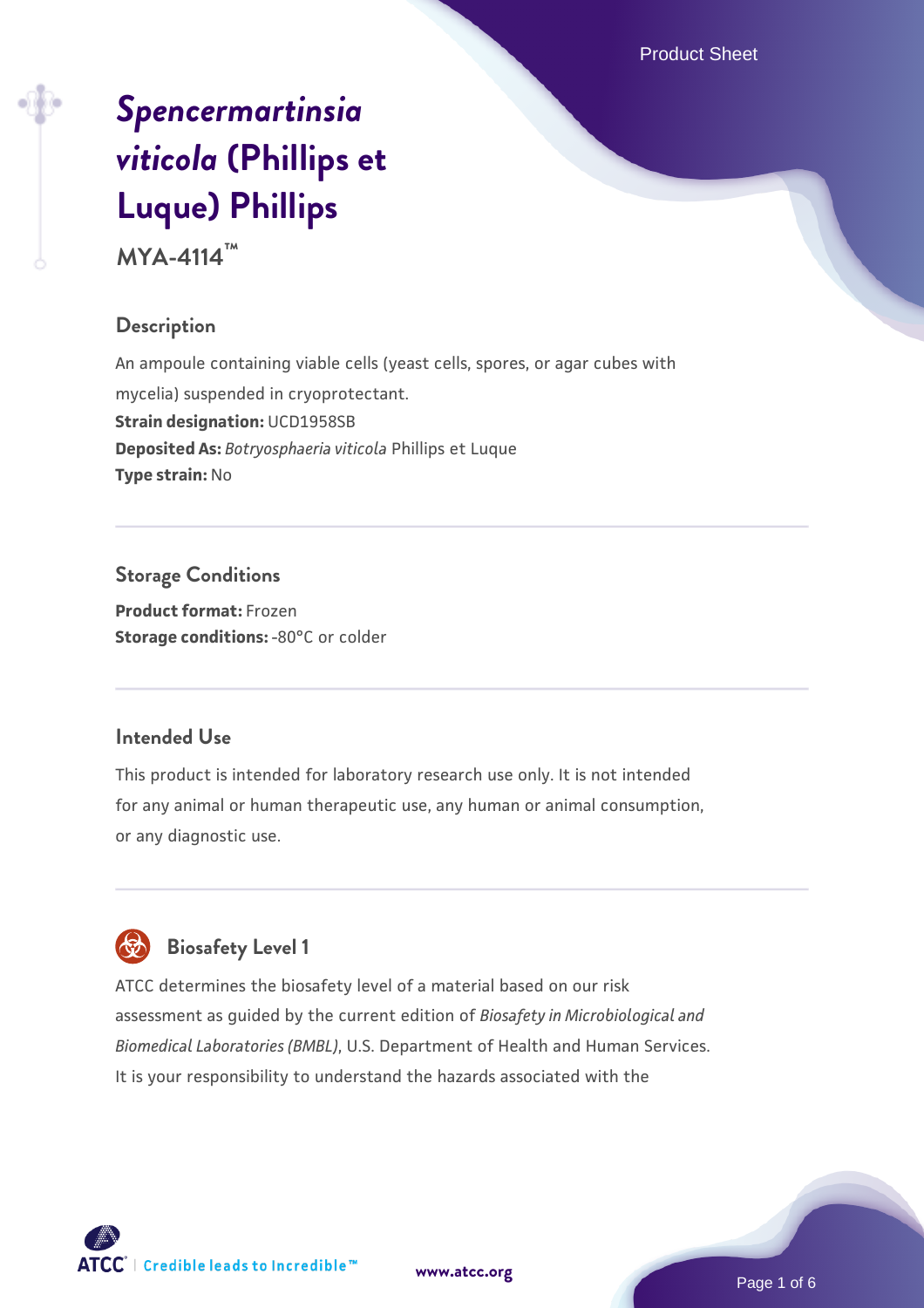## **[Spencermartinsia viticola](https://www.atcc.org/products/mya-4114) [\(Phillips et Luque\) Phillips](https://www.atcc.org/products/mya-4114) Product Sheet Product Sheet MYA-4114**

material per your organization's policies and procedures as well as any other applicable regulations as enforced by your local or national agencies.

ATCC highly recommends that appropriate personal protective equipment is always used when handling vials. For cultures that require storage in liquid nitrogen, it is important to note that some vials may leak when submersed in liquid nitrogen and will slowly fill with liquid nitrogen. Upon thawing, the conversion of the liquid nitrogen back to its gas phase may result in the vial exploding or blowing off its cap with dangerous force creating flying debris. Unless necessary, ATCC recommends that these cultures be stored in the vapor phase of liquid nitrogen rather than submersed in liquid nitrogen.

#### **Certificate of Analysis**

For batch-specific test results, refer to the applicable certificate of analysis that can be found at www.atcc.org.

#### **Growth Conditions**

**Medium:**  [ATCC Medium 312: Czapek's agar](https://www.atcc.org/-/media/product-assets/documents/microbial-media-formulations/3/1/2/atcc-medium-312.pdf?rev=4992717cc7f64a9dadaeb35a339cb643) [ATCC Medium 334: Oatmeal agar](https://www.atcc.org/-/media/product-assets/documents/microbial-media-formulations/3/3/4/atcc-medium-334.pdf?rev=e382a75a48794764902dd7457c97fc29) [ATCC Medium 336: Potato dextrose agar \(PDA\)](https://www.atcc.org/-/media/product-assets/documents/microbial-media-formulations/3/3/6/atcc-medium-336.pdf?rev=d9160ad44d934cd8b65175461abbf3b9) **Temperature:** 24-26°C **Atmosphere:** Aerobic

**Handling Procedures**



**[www.atcc.org](http://www.atcc.org)**

Page 2 of 6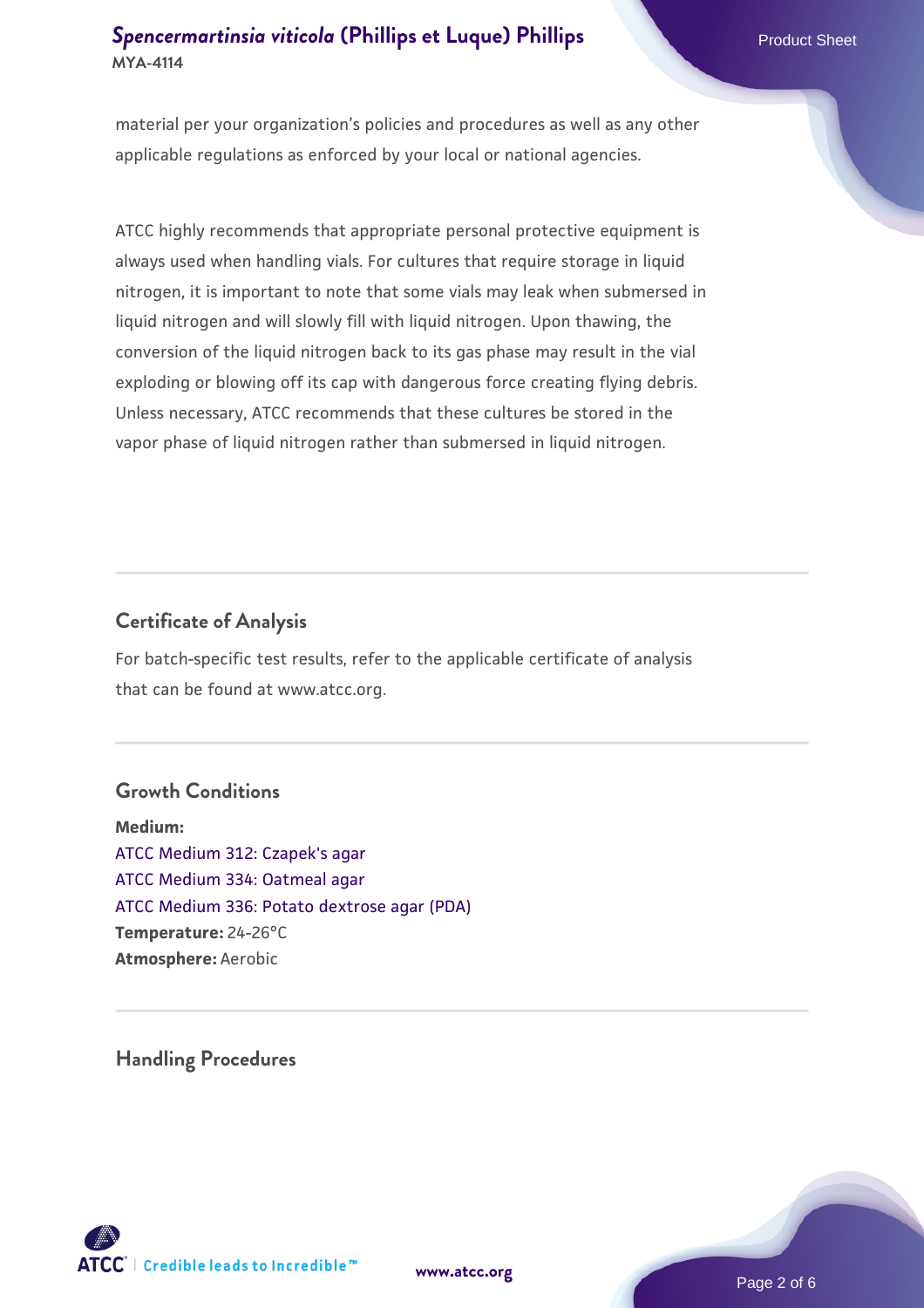## **[Spencermartinsia viticola](https://www.atcc.org/products/mya-4114) [\(Phillips et Luque\) Phillips](https://www.atcc.org/products/mya-4114) Product Sheet Product Sheet MYA-4114**

**Frozen ampoules** packed in dry ice should either be thawed immediately or stored in liquid nitrogen. If liquid nitrogen storage facilities are not available, frozen ampoules may be stored at or below -70°C for approximately one week. **Do not under any circumstance store frozen ampoules at refrigerator freezer temperatures (generally -20°C).** Storage of frozen material at this temperature will result in the death of the culture.

- 1. To thaw a frozen ampoule, place in a **25°C to 30°C** water bath, until just thawed (**approximately 5 minutes**). Immerse the ampoule just sufficient to cover the frozen material. Do not agitate the ampoule.
- 2. Immediately after thawing, wipe down ampoule with 70% ethanol and aseptically transfer at least 50 µL (or 2 -3 agar cubes) of the content onto a plate or broth with medium recommended.
- 3. Incubate the inoculum/strain at the temperature and conditions recommended. Inspect for growth of the inoculum/strain regularly. The sign of viability is noticeable typically after 4-6 days of incubation. However, the time necessary for significant growth will vary from strain to strain.

## **Material Citation**

If use of this material results in a scientific publication, please cite the material in the following manner: *Spencermartinsia viticola* (Phillips et Luque) Phillips (ATCC MYA-4114)

#### **References**

References and other information relating to this material are available at www.atcc.org.

#### **Warranty**

The product is provided 'AS IS' and the viability of ATCC<sup>®</sup> products is warranted for 30 days from the date of shipment, provided that the

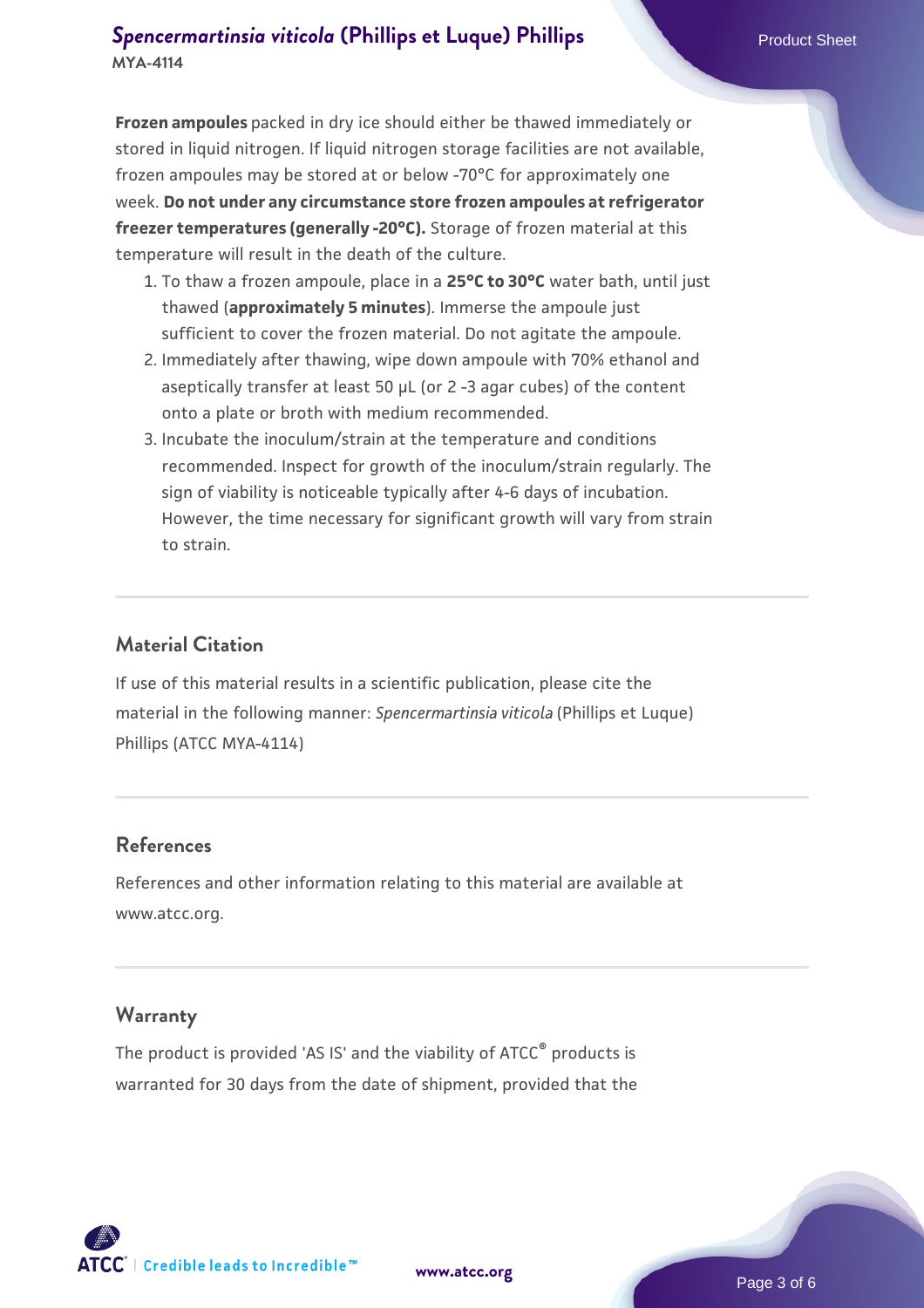## **[Spencermartinsia viticola](https://www.atcc.org/products/mya-4114) [\(Phillips et Luque\) Phillips](https://www.atcc.org/products/mya-4114) Product Sheet MYA-4114**

customer has stored and handled the product according to the information included on the product information sheet, website, and Certificate of Analysis. For living cultures, ATCC lists the media formulation and reagents that have been found to be effective for the product. While other unspecified media and reagents may also produce satisfactory results, a change in the ATCC and/or depositor-recommended protocols may affect the recovery, growth, and/or function of the product. If an alternative medium formulation or reagent is used, the ATCC warranty for viability is no longer valid. Except as expressly set forth herein, no other warranties of any kind are provided, express or implied, including, but not limited to, any implied warranties of merchantability, fitness for a particular purpose, manufacture according to cGMP standards, typicality, safety, accuracy, and/or noninfringement.

#### **Disclaimers**

This product is intended for laboratory research use only. It is not intended for any animal or human therapeutic use, any human or animal consumption, or any diagnostic use. Any proposed commercial use is prohibited without a license from ATCC.

While ATCC uses reasonable efforts to include accurate and up-to-date information on this product sheet, ATCC makes no warranties or representations as to its accuracy. Citations from scientific literature and patents are provided for informational purposes only. ATCC does not warrant that such information has been confirmed to be accurate or complete and the customer bears the sole responsibility of confirming the accuracy and completeness of any such information.

This product is sent on the condition that the customer is responsible for and assumes all risk and responsibility in connection with the receipt, handling, storage, disposal, and use of the ATCC product including without limitation taking all appropriate safety and handling precautions to minimize health or environmental risk. As a condition of receiving the material, the customer



**[www.atcc.org](http://www.atcc.org)**

Page 4 of 6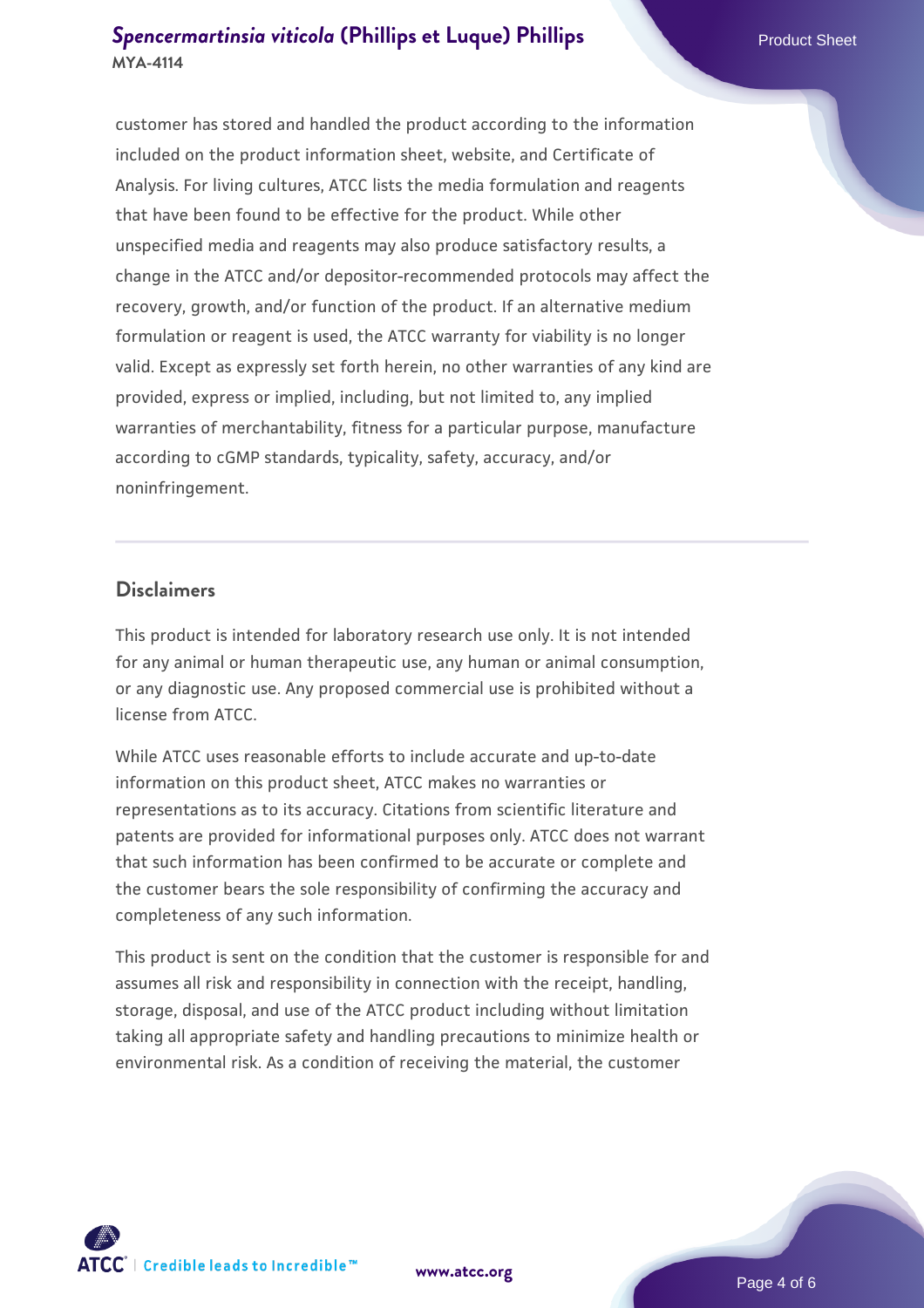agrees that any activity undertaken with the ATCC product and any progeny or modifications will be conducted in compliance with all applicable laws, regulations, and guidelines. This product is provided 'AS IS' with no representations or warranties whatsoever except as expressly set forth herein and in no event shall ATCC, its parents, subsidiaries, directors, officers, agents, employees, assigns, successors, and affiliates be liable for indirect, special, incidental, or consequential damages of any kind in connection with or arising out of the customer's use of the product. While reasonable effort is made to ensure authenticity and reliability of materials on deposit, ATCC is not liable for damages arising from the misidentification or misrepresentation of such materials.

Please see the material transfer agreement (MTA) for further details regarding the use of this product. The MTA is available at www.atcc.org.

## **Copyright and Trademark Information**

© ATCC 2021. All rights reserved. ATCC is a registered trademark of the American Type Culture Collection.

#### **Revision**

This information on this document was last updated on 2021-05-20

#### **Contact Information**

ATCC 10801 University Boulevard Manassas, VA 20110-2209 USA US telephone: 800-638-6597 Worldwide telephone: +1-703-365-2700